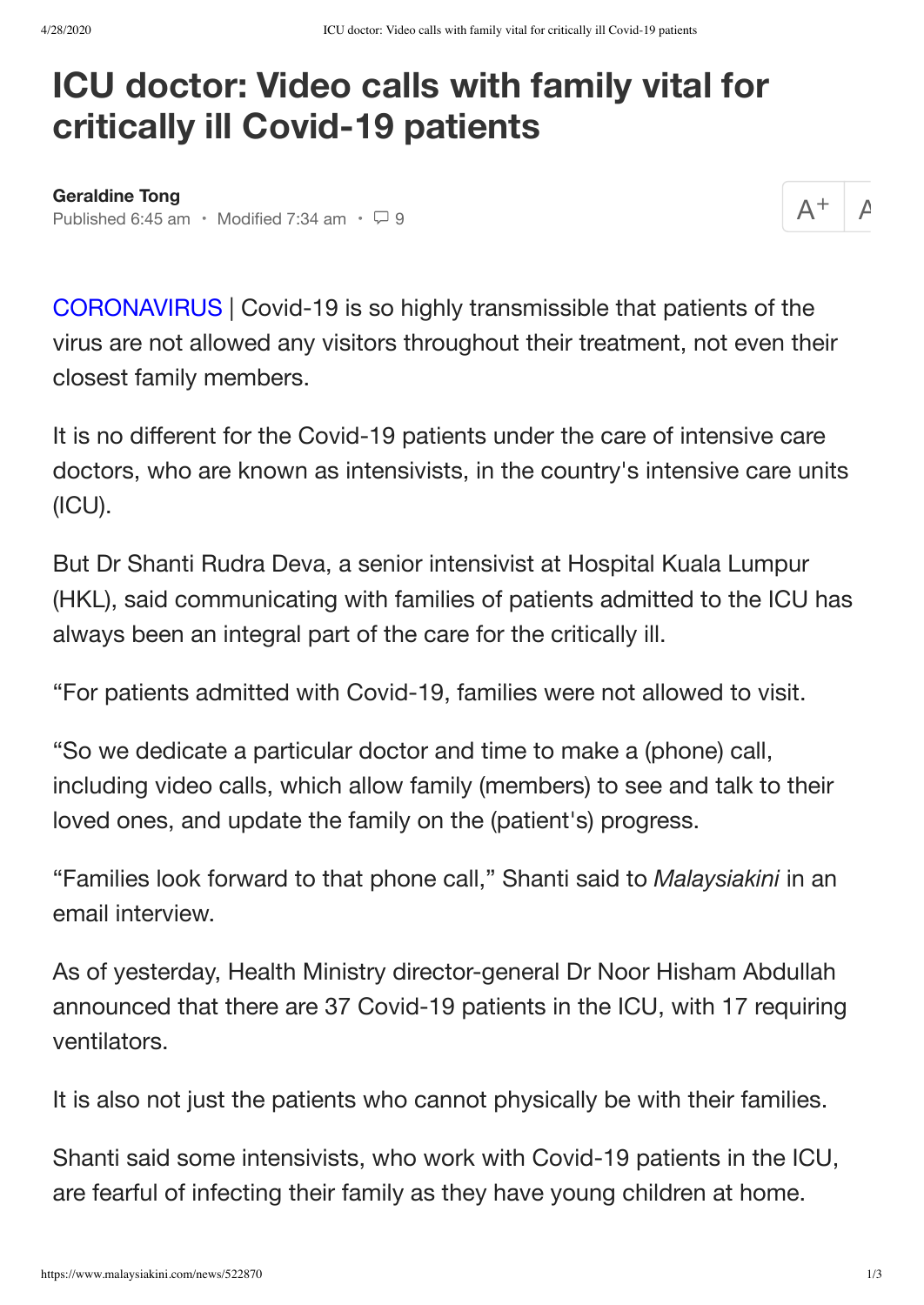"Some have self-isolated themselves and sent their children to live with others or they are not visiting their elderly parents.

"This is a new respiratory disease that is infectious. It's at the back of everyone's mind. The concern is always there at work, and we all bring that worry home," she said.

However, she said, to overcome these fears, it is vital to have knowledge based on facts as well as thorough preparation.

"We had at least a few weeks following the outbreak in China to begin preparations, including the training of personnel and the acquisition of personal protective equipment (PPEs).

"Continuous feedback on the processes necessary to maintain staff protection and confidence was continually discussed and improved upon, both at the national and hospital levels," Shanti said.

## **Boosting staff morale**



On top of that, at the hospital level, there are mental health psychosocial support services (MHPSS) offered to all involved while the Health Ministry